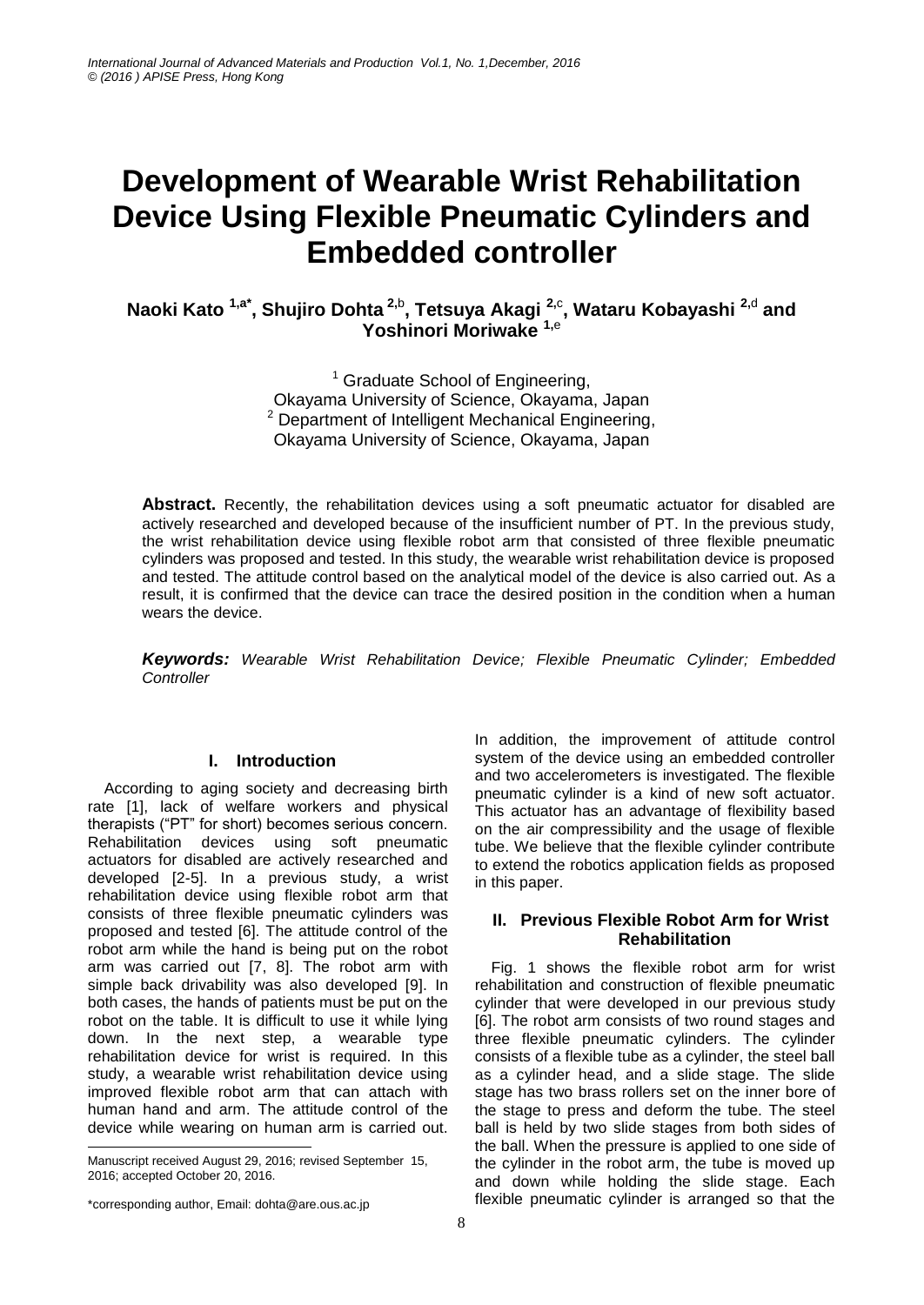central angle of two adjacent slide stages becomes 120 deg. on the round stage. An end of each flexible cylinder is fixed in the upper stage. The robot arm has the outer diameter of 100 mm and the length of 250 mm. The total mass of the robot arm is 380 g. The operating principle of the arm is as follows. When the pressure is supplied on the three top ends of the cylinders, the robot arm extends or moves upward. On the other hand, the robot arm will contract or move downward when the pressure is supplied on the three bottom ends of the cylinders. The bending motion of the arm can be obtained when one cylinder is fixed and the others are pressurized from bottom ends. By this method, the arm is bent toward opposite side of the fixed cylinder. The robot arm can also be bent to every direction [7-9]. In a rehabilitation, the arm is used while the upper stage of the robot is grasped by a human hand. However, the device cannot be used while lying down. Therefore, it is necessary to develop a wearable type wrist rehabilitation device.



**Figure 1.** View of flexible robot arm and the inner construction of flexible pneumatic cylinder.

# **III. Wearable Wrist Rehabilitation Device**

Fig. 2 shows the tested wearable type wrist rehabilitation device using flexible pneumatic cylinders. The fundamental construction of the device is similar to the flexible robot arm. Compared with the robot arm, the device is set so as to inverse the upper and lower stages. The end stage that is connected with the slide stages of the flexible pneumatic cylinders has a handle. The other stage that is connected with ends of the cylinders has a hole with inner diameter of 100 mm so as to insert a human arm. In other words, the patient arm passes

1

through the holes of the base stage, and the patient holds the handle while its working. Each cylinder is also arranged with radius of 87.5 mm every 120 deg. from the center of the disk. The device also has the attitude control system that consists of an embedded controller (Renesas Co. Ltd., SH7125) and six quasi-servo valves [9] that each valve consists of two on/off control valves. The embedded controller and three quasi-servo valves are mounted on the base stage. On the end stage, there are three quasi-servo valves and an accelerometer for measuring the inclined angle of the stage. To supply the compressed air from base to end stage, a coil type tube that covers on a flexible pneumatic cylinder is used. By this method, the device requires only an electric power cable and an air supply pipe to drive it. The device has the outer diameter of 200 mm and the length of 420 mm. The total mass of the device including a controller and six quasi-servo valves is 1.14 kg.



Figure 2. Construction of wearable wrist rehabilitation device using flexible pneumatic cylinders.

# **IV. Analytical Model and Attitude Control of Device**

Fig. 3 shows the definition of the cylinder length and an analytical model of the flexible robot arm, that is wearable rehabilitation device. In this model,  $\overline{a}$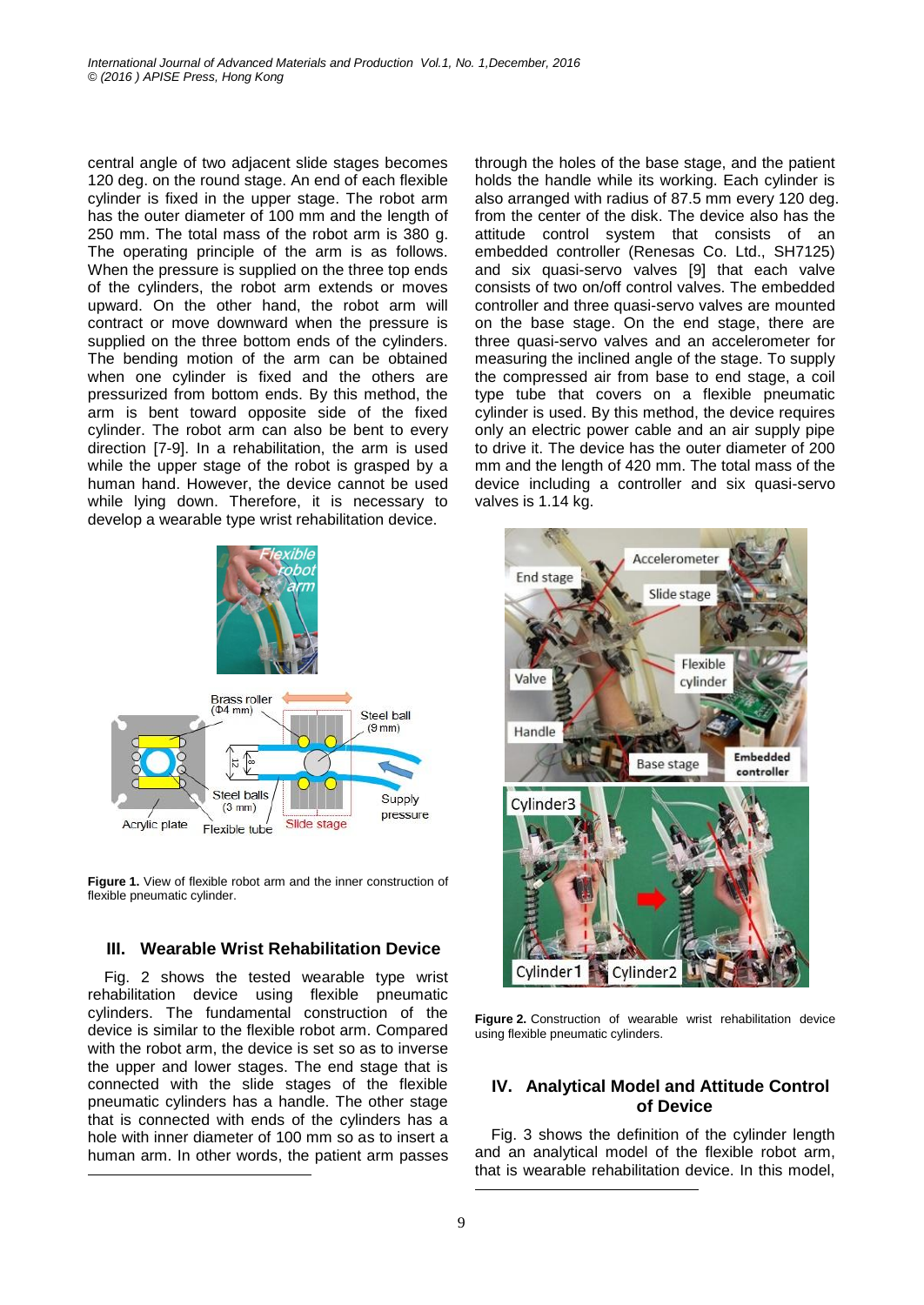the shape of the flexible pneumatic cylinder is assumed to be a circular arc when the device is bent. From the center of the device, the bending angle from X axis is called a bending direction angle *α* while the bending angle *β* is defined as the angle between the normal vectors from the center of the upper surface of the Z axis of robot arm. From the geometric relationship, the following equations approximately cylinder length *L1, L2, L<sup>3</sup>* and the radius of curvature *R* can be obtained.

$$
L_1 = (R - r \cdot \cos \alpha) \cdot \beta \tag{1}
$$

$$
L_2 = \left\{ R - r \cdot \cos\left(\frac{2\pi}{3} - \alpha\right) \right\} \cdot \beta \tag{2}
$$

$$
L_3 = \left\{ R - r \cdot \cos\left(\frac{4\pi}{3} - \alpha\right) \right\} \cdot \beta \tag{3}
$$

$$
R = L/\beta \tag{4}
$$

where *L* means the length of human arm, and *r* (= 87.5 mm) is the distance from the center to the cylinder. Angles *α* and *β* can be obtained from the output voltage of the accelerometer.



**Figure 3.** Analytical model of wearable device (flexible robot arm).



**Figure 4.** Schematic diagram of control system.

Fig. 4 shows the schematic diagram of control system of the wrist rehabilitation device. In the control, a following PID control scheme is used.

$$
u_{j(k)} = \mathbf{K}_{\mathbf{p}} \cdot d_{j(k)} + \mathbf{K}_{\mathbf{d}} \cdot (d_{j(k)} - d_{j(k-1)}) + \mathbf{K}_{\mathbf{i}} \cdot \nabla d_{j(k)}
$$
(5)

Switching valves

|                    | End stage : OFF, Base stage : $ON$ | $(u_{i(k)} > 0)$ |
|--------------------|------------------------------------|------------------|
| End stage $: ON$ , | Base stage : OFF $(u_{i(k)} < 0)$  |                  |
| End stage $:$ OFF, | Base stage: OFF                    | $(u_{j(k)} = 0)$ |

where  $d_{i(k)}$  and  $u_{i(k)}$  mean the current deviation of cylinder displacement and the differential input duty ratio for PWM valves, respectively. As an input duty ratio, 22.5% is added to compensate the dead zone of PWM valves [10]. Subscript *j* shows the cylinder number 1, 2, and 3. The control parameters of  $K_p =$ 3.5 %/mm,  $K_d = 2.5$  %/mm, and  $K_i = 0.05$  %/mm were decided by trial and error.

The system consists of the flexible robot arm using three flexible pneumatic cylinders, an accelerometer, an embedded controller (Renesas Co. Ltd., SH7125) and six quasi-servo valves. The quasi-servo valve consists of two on/off type valves that one is a switching valve for supply or exhaust and the other is PWM controlled valve for adjusting flow rate. The attitude control of the device is as follows. First, the embedded controller gets the output voltages from the accelerometer through A/D converter. Each length of the flexible pneumatic cylinder is calculated based on the model as shown in Fig. 3. The embedded controller also calculates the deviation from the desired position for each cylinder. The quasi-servo valves are driven according to the control scheme. The desired position is set on the embedded controller previously.

Fig. 5 shows the transient response of each cylinder length in attitude control. In the control, PID control scheme with sampling period of 7 ms was used. The length *L* was set to be 150 mm. In Fig. 5, the broken and solid lines show the desired and controlled length of each cylinder, respectively. It can be seen that the cylinder reach the desired length within approximately one second even if the force from the human wrist is applied to the device as a load. It can be confirmed that the tested device is useful to apply to a self-rehabilitation device.



 $\overline{a}$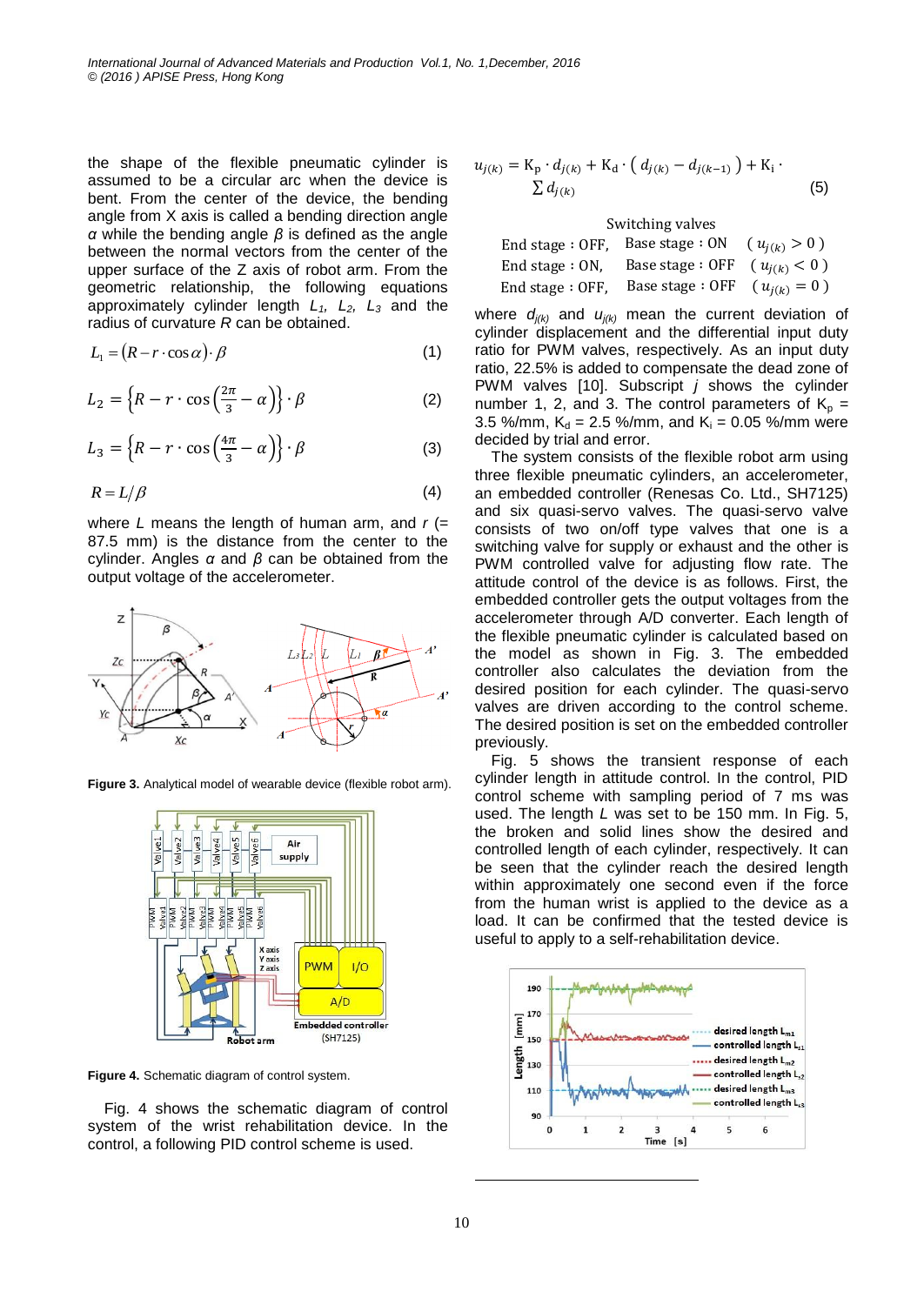**Figure 5.** Transient response of cylinder length in attitude control.

Fig. 6 shows the transient response of each cylinder length in multi-position control. It can be seen that the cylinder trace the desired length. For changing desired position, it reaches at the desired position within approximately one second even if the force from the human wrist is applied to the device as a load.



**Figure 6.** Transient response of cylinder length in multi-position control.

#### **V. Improvement of Wearable Wrist Rehabilitation Device**

In order to use the tested device while lying down, the improvement of attitude control system of the device is required. In the next step, the improvement of attitude control system of the device using an embedded controller and two accelerometers is carried out. Fig. 7 shows the schematic diagram of the control system of the improved wearable wrist rehabilitation device. The fundamental construction of control system is similar to the previous device. Compared with the previous system, an accelerometer is added and set on the base stage. The attitude control of the device is carried out as -

follows. The embedded controller gets the output voltages from two accelerometers through A/D converter. From A/D value of *x*, *y*, and *z* direction of each accelerometer, a bending direction angle *α* and the bending angle *β* of each stage can be calculated. Differential bending angles *α* and *β* are given by (6) and (7), respectively.

$$
\alpha = \alpha_e - \alpha_b \tag{6}
$$

$$
\beta = \cos^{-1} (\cos \beta_e \cdot \cos \beta_b - \sin \beta_e \cdot \sin \beta_b \cdot \cos \alpha)
$$
\n(7)

where subscripts *e* and *b* mean the end and base stages, respectively. Equation (7) can be obtained by the geometrical relationship between the base stage and the end stage. When  $\alpha_e = \alpha_b$ , that is  $\alpha = 0$ , the bending angle *β* can be expressed by the difference *βe*- *βb*. This is obviously obtained by (7). By using the calculated *α* and *β*, each length of the flexible pneumatic cylinder is calculated by (1) to (4). The embedded controller also calculates the deviation from the desired position for each cylinder. The quasiservo valves are driven according to the PID control scheme.



**Figure 7.** Schematic diagram of improved control system.

Fig. 8 shows the transient response of each cylinder length in multi-position control. In the experiment, the base stage has the inclined angle of approximately 20 deg. from the horizontal plane as an initial condition. In the control, PID control scheme with sampling period of 7 ms. The control parameter gains of  $K_p = 3.5$  %/mm,  $K_d = 3.5$  %/mm, and  $K_i =$ 0.3 %/mm was used. The same desired positions as the previous experiment were given. In Fig. 8, the broken and solid lines show the desired and controlled length of each cylinder, respectively. It can be seen that the cylinder trace the desired position. As a result, it can be confirmed that the device give the motion to patient's wrist even if the patient's arm is not set parallel to the vertical plane. It can be observed that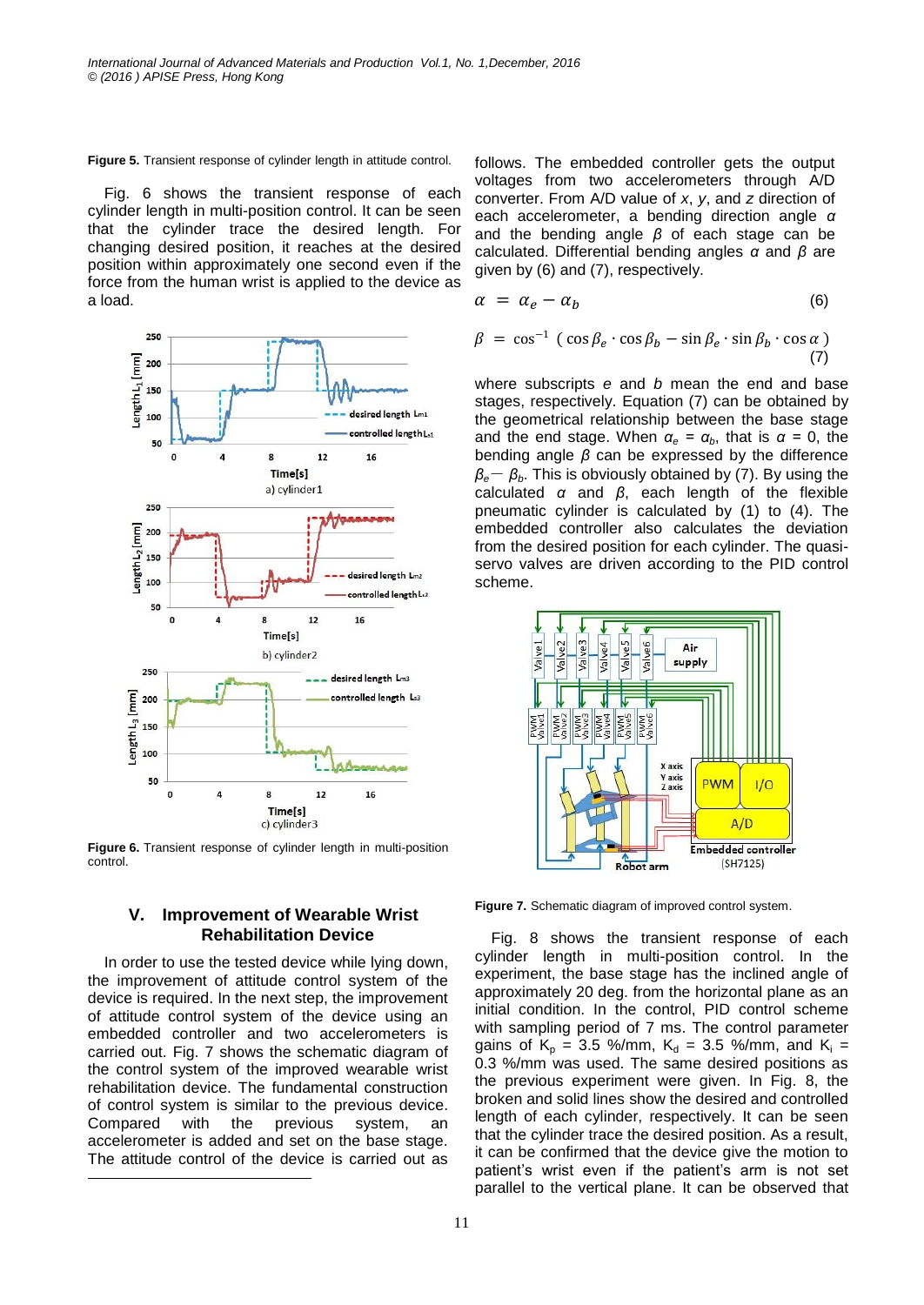there are oscillation around the desired position. This seems to be caused by adding the accelerometer to the control system. The controlled performance can be improved by applying superior control scheme.



**Figure 8.** Transient response of cylinder length in multi-position control.

# **VI. Conclusions**

The wearable wrist rehabilitation device using three flexible pneumatic cylinders, an embedded controller, six quasi-servo valves and an accelerometer is proposed and tested. The attitude control based on the analytical model is also carried out. As a result, it is confirmed that the device can trace the desired position within approximately one second in the condition when a human wrist works as a load. The improvement of attitude control system of the device using an embedded controller and two accelerometers was carried out. The measuring system of differential bending angle between the base and the end stage of the device is also constructed in the built-in embedded controller.

1

By using this measuring system, the attitude control of the improved device can be realized. As a result, it can be confirmed that the device can give the motion to patient's wrist even if the patient's arm is not set parallel to the vertical plane.

### **VII. Acknowledgements**

This research was supported by the Ministry of Education, Culture, Sports, Science and Technology of Japan through a Financial Assistance Program for QOL Innovative Research (2012-2016) and a Grant-in-Aid for Scientific Research (C) (Subject No. 24560315 & 16K06202)

# **VIII. References**

- [1] Ministry of Internal Affairs and Communications. (2015). Statistics Bureau, Statistics, Population Estimates, Result of the Population Estimates, Monthly Report. Result of the Population Estimates. [Online]. Available: http://www.stat.go.jp/english/data/jinsui/tsuki/
- [2] M. Ishii, K. Yamamoto, K. Hyodo. "Stand-Alone Wearable Power Assist Suit -Development and Availability-, "*Journal of Robotics and Mechatronics*, vol.17, No.5, pp.575–583, 2005.
- [3] J. Piquion, et al., "Robot-assisted gynecological surgery in a community setting," *Journal of Robotics and Surgery,* vol.3, Issue 2, pp.61–64, 2009.
- [4] T. Noritsugu, M. Takaiwa and D. Sasaki, "Development of Power Assist Wear Using Pneumatic Rubber Artificial Muscles," *Journal of Robotics and Mechatronics*, vol. 21, No. 5, pp.607-613, 2009.
- [5] H. Kobayashi, T. Shiban and Y. Ishida, "Realization of all 7 motions for the upper limb by a muscle suit," J*ournal of Robotics and Mechatronics*, vol. 16, pp.504-512, 2004.
- [6] T. Akagi and S. Dohta. "Development of a Rodless Type Flexible Pneumatic Cylinder and Its Application, *Transactions on Robotics and Automation of the JSME (C)*, vol. 73, No. 731, pp.2108–2114, 2007. (in Japanese)
- [7] T. Akagi, S. Dohta, F. Zhao and T. Fujikawa, "Development and Attitude Control of Flexible Robot Arm Using Flexible Pneumatic Cylinder with Simple Structure," *International Journal of Automation Technology*, vol.5, No.4, pp.523-530, 2011.
- [8] M. Aiff, T. Akagi, S. Dohta, Control and Analysis of Robot Arm Using Flexible Pneumatic Cylinder, *Mechanical Engineering Journal*, vol.1, no.5, pp.1-13, 2014.
- [9] T. Morimoto, T. Akagi and S. Dohta, "Development of Flexible Haptic Robot Arm Using Flexible Pneumatic Cylinders with Backdrivability for Bilateral Control," *Lecture Notes in Electrical Engineering 345*, Springer, pp.231-237, 2016.
- [10] F. Zhao, T. Akagi and S. Dohta, "Development of Small-Sized Quasi-Servo Valve for Flexible Bending Actuator," *Proc. 2009 CACS Int. Automatic Control Conference*, pp.558-562, 2009.



**Naoki Kato,** master student, studies in Okayama University of Science since 2016. His research topics are focused on development of wearable rehabilitation device using soft pneumatic actuator.